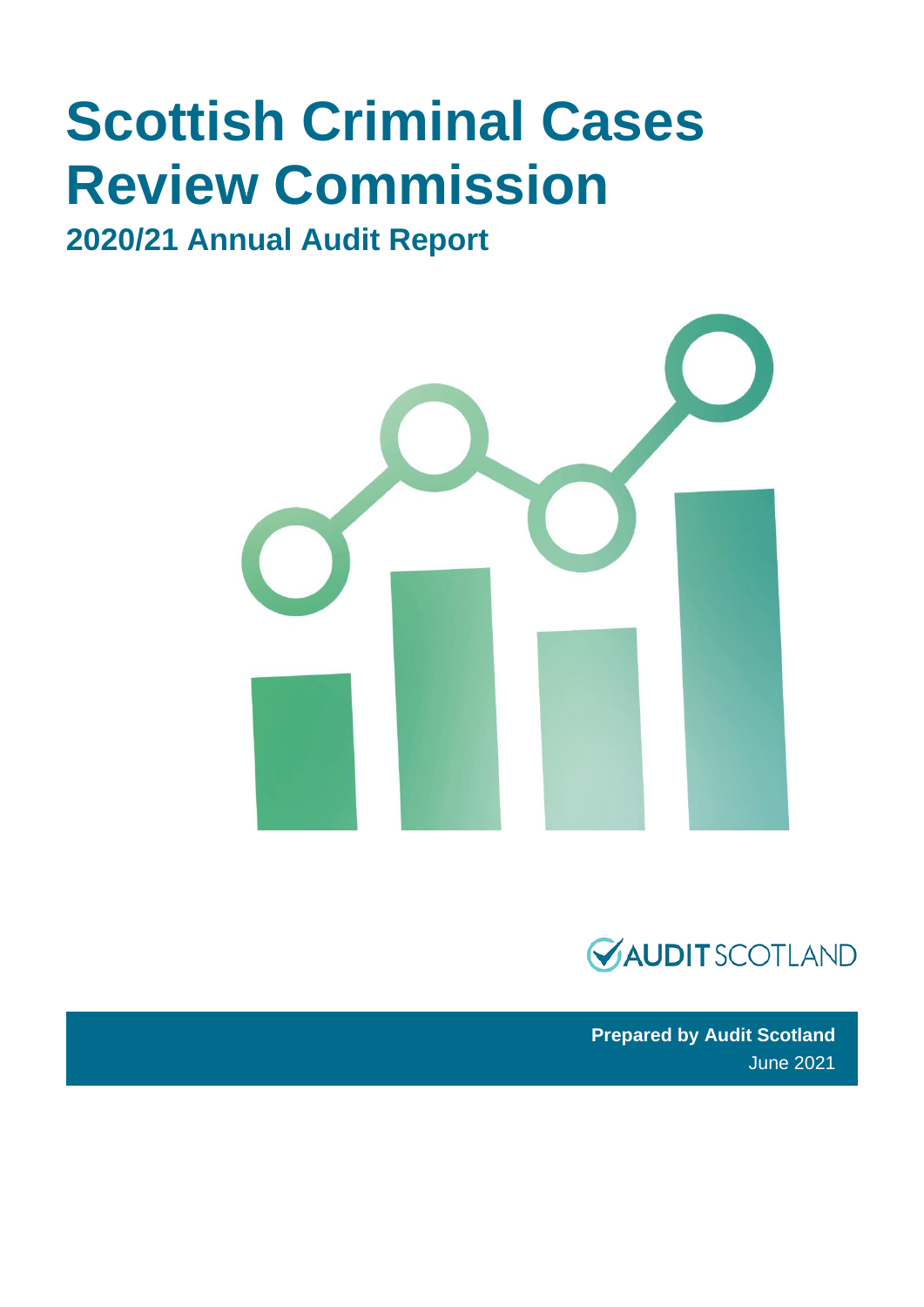# **Contents**

| Key messages                                                   | 3               |
|----------------------------------------------------------------|-----------------|
| <b>Introduction</b>                                            | 4               |
| 1. Audit of 2020/21 annual report and accounts                 | 6               |
| 2. Financial sustainability                                    | 9               |
| Appendix 1. Action plan 2020/21                                | 12 <sup>2</sup> |
| Appendix 2. Significant audit risks                            | 17              |
| Appendix 3. Summary of uncorrected misstatements               | 19              |
| Appendix 4. Summary of 2020/21 national performance reports 20 |                 |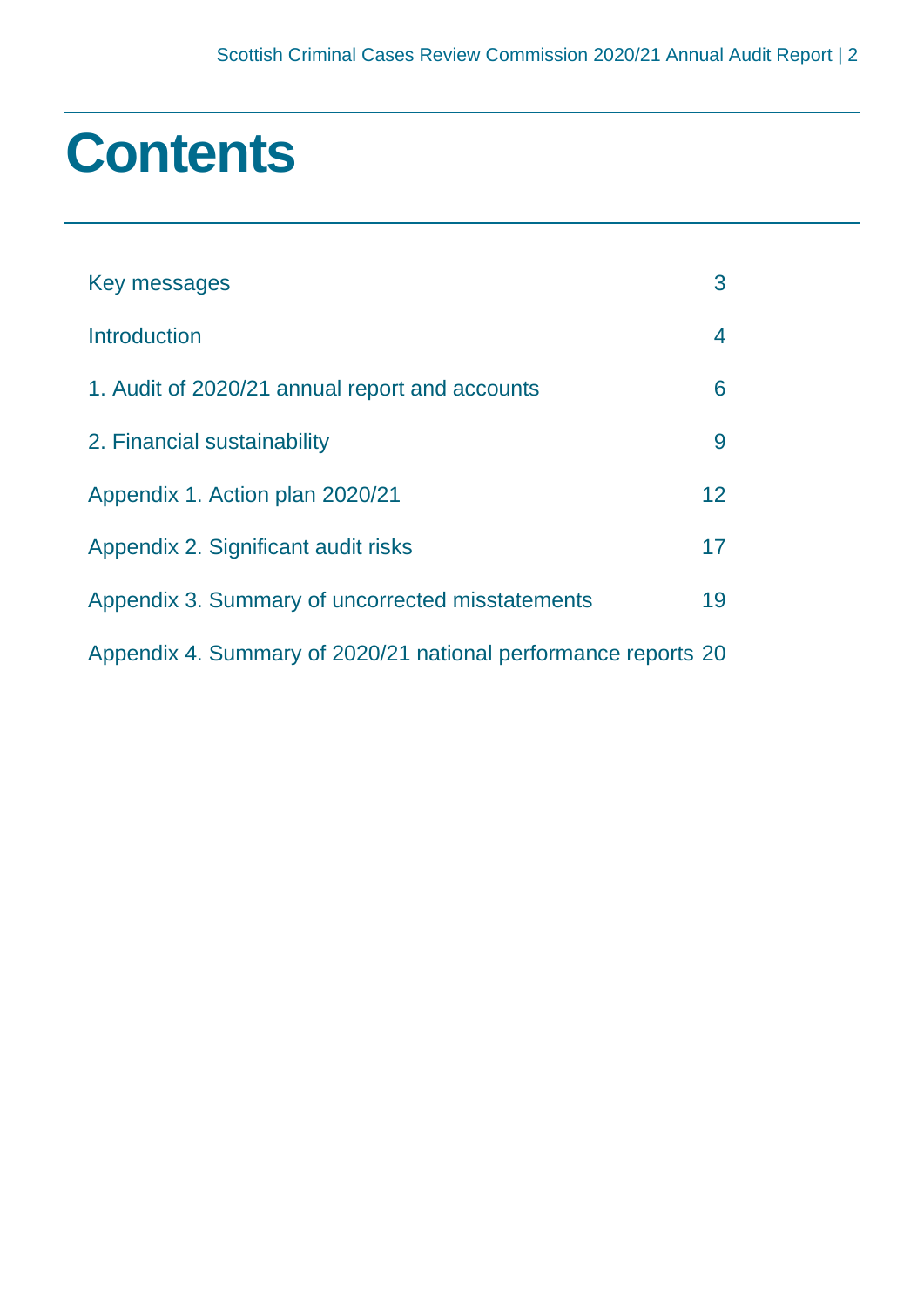# <span id="page-2-0"></span>**Key messages**

# **2020/21 annual report and accounts**

- **1** The Commission's financial statements give a true and fair view and were properly prepared in accordance with the financial reporting framework.
- **2** Expenditure and income were incurred in accordance with applicable enactments and guidance.
- **3** The audited part of the remuneration report and staff report, performance report and governance statement were all consistent with the financial statements and properly prepared in accordance with the relevant legislation and directions made by Scottish Ministers.
- **4** COVID-19 continued to have an impact on the Commission in 2020/21. Due to connectivity issues staff were unable to access SEAS until October 2020. Information was maintained offline from SEAS and staff were able to effectively update SEAS once able to do so. The lack of remote access to the SEAS system meant that staff continued to use BACS payments alongside the SEAS system after October 2020 which resulted in an improved payment performance.

# **Financial sustainability and governance**

- **5** The Commission operated within its budget in 2020/21.
- **6** The Commission's 2021/22 financial plan will be challenging to achieve even with an increase in funds from the Scottish Government. During 2020/21, there was a decrease in Board Member expenditure as a result of remote working. There is the possibility that these costs will increase back toward previous levels during 2021/21, which would decrease flexibility in the budget.
- **7** We concluded that the information in the governance statement is consistent with the financial statements and complies with the guidance issued by the Scottish Ministers. Governance arrangements at the Commission are effective and continue to be effective during the COVID-19 suppression measures.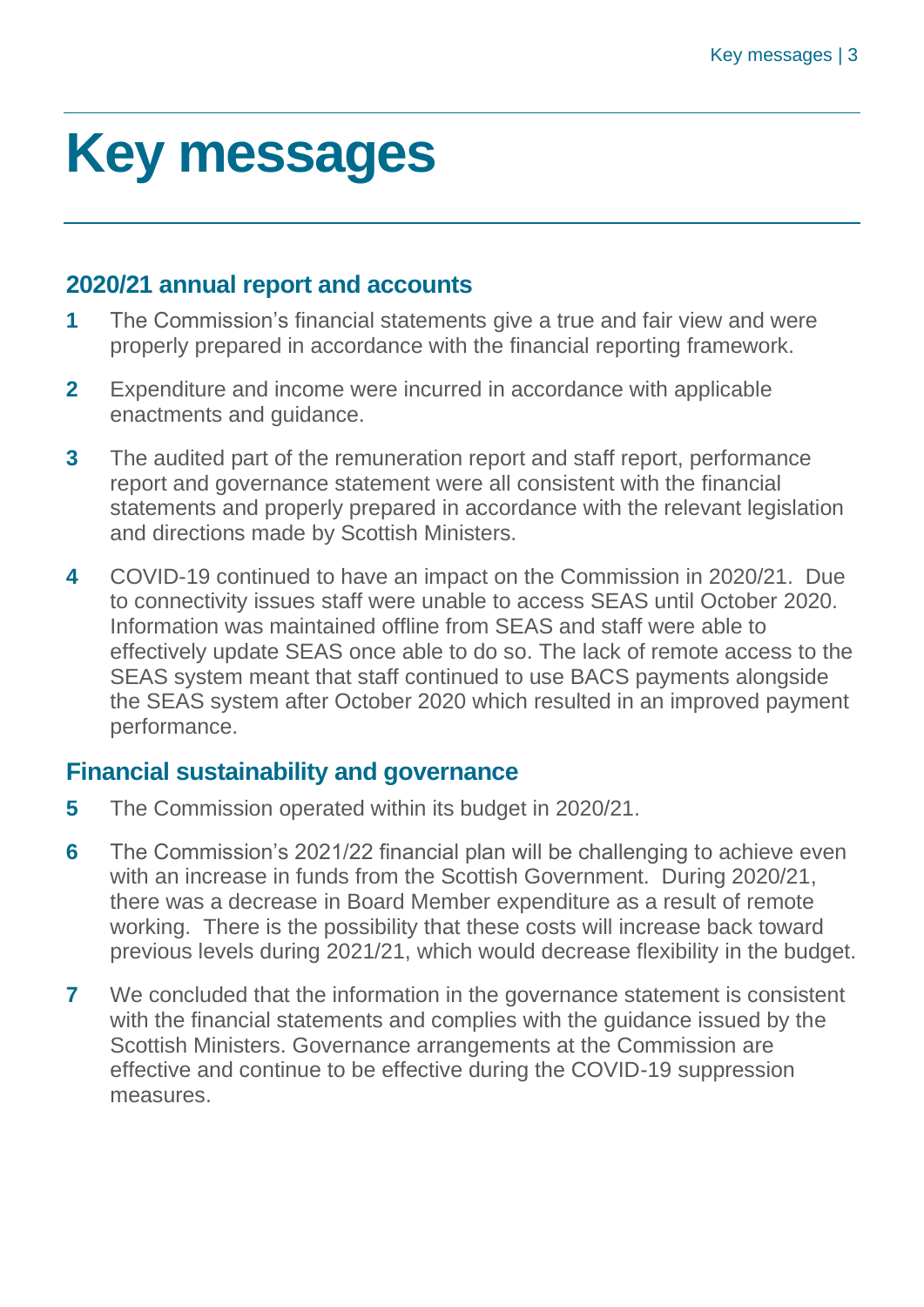# <span id="page-3-0"></span>**Introduction**

**1.** This report summarises the findings from our 2020/21 audit of the Scottish Criminal Cases Review Commission (the Commission). The scope of our audit was set out in our Annual Audit Plan presented to the 16<sup>th</sup> March meeting of the Audit Committee. This report comprises the findings from:

- an audit of the body's annual report and accounts
- consideration of the wider dimensions that frame the scope of public audit set out in the *[Code of Audit Practice 2016](http://www.audit-scotland.gov.uk/report/code-of-audit-practice-2016)*

**2.** The global coronavirus pandemic has continued to impact the Commission during 2020/21 and we considered the impact of the pandemic on the Commission as part of our planning work. Due to connectivity issues the Commission had no access to SEAS until October 2020. Information was maintained offline from SEAS and staff were able to effectively update SEAS in October. The lack of remote access to the SEAS system meant that staff continued to use BACS payments alongside the SEAS system after October 2020 which resulted in an improved payment performance. The Commission also achieved all 5 key targets for the year.

# **Adding value through the audit**

**3.** We add value to the Commission through the audit by:

- identifying and providing insight on significant risks, and making clear and relevant recommendations
- providing clear and focused conclusions on the appropriateness, effectiveness and impact of corporate governance, performance management arrangements and financial sustainability
- sharing intelligence and good practice through our national reports [\(Appendix 4\)](#page-19-0) and good practice guides.

**4.** We aim to help the Commission promote improved standards of governance, better management and decision-making and more effective use of resources.

# **Responsibilities and reporting**

**5.** The Commission has primary responsibility for ensuring the proper financial stewardship of public funds. This includes preparing an annual report and accounts that are in accordance with the Accounts Direction from the Scottish Ministers.

**6.** The Commission is also responsible for establishing appropriate and effective arrangements for governance, propriety and regularity.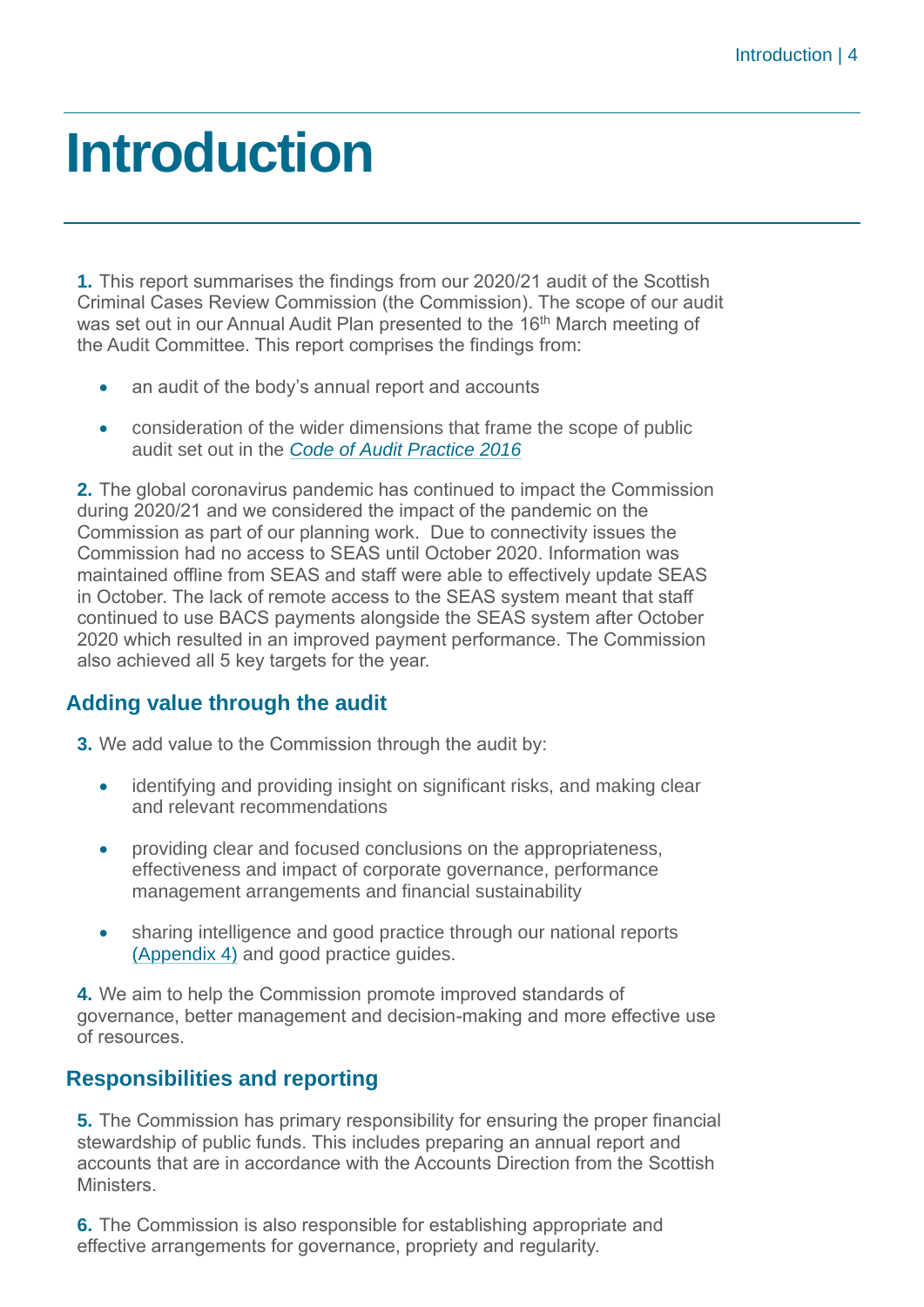**7.** Our responsibilities as independent auditor are established by the Public Finance and Accountability (Scotland) Act 2000 and the *[Code of Audit Practice](https://www.audit-scotland.gov.uk/report/code-of-audit-practice-2016)  [2016](https://www.audit-scotland.gov.uk/report/code-of-audit-practice-2016)* and supplementary guidance and International Standards on Auditing in the UK. As public sector auditors we give independent opinions on the annual report and accounts. Additionally, we conclude on the appropriateness and effectiveness of the performance management arrangements, the suitability and effectiveness of corporate governance arrangements, the financial position and arrangements for securing financial sustainability. Further details of the respective responsibilities of management and the auditor can be found in the *[Code of Audit Practice 2016](https://www.audit-scotland.gov.uk/report/code-of-audit-practice-2016)* and supplementary guidance.

**8.** The *[Code of Audit Practice 2016](http://www.audit-scotland.gov.uk/report/code-of-audit-practice-2016)* (the Code) includes provisions relating to the audit of small bodies. Where the application of the full wider audit scope is judged by auditors not to be appropriate to an audited body then the annual audit work can focus on the appropriateness of the disclosures in the governance statement and the financial sustainability of the body and its services. As highlighted in our 2020/21 Annual Audit Plan, due to the volume and lack of complexity of the financial transactions, we applied the small body provisions of the Code to the 2020/21.

**9.** This report raises matters from our audit. The weaknesses or risks identified are only those which have come to our attention during our normal audit work and may not be all that exist. Communicating these does not absolve management from its responsibility to address the issues we raise and to maintain adequate systems of control.

**10.** Our annual audit report contains an agreed action plan at [Appendix 1](#page-11-0) setting out specific recommendations, responsible officers and dates for implementation. It also includes outstanding actions from last year and progress against these.

## **Auditor Independence**

**11.** Auditors appointed by the Accounts Commission or Auditor General must comply with the Code of Audit Practice and relevant supporting guidance. When auditing the financial statements auditors must comply with professional standards issued by the Financial Reporting Council and those of the professional accountancy bodies.

**12.** We can confirm that we comply with the Financial Reporting Council's Ethical Standard. We can also confirm that we have not undertaken any nonaudit related services and therefore the 2020/21 audit fee of £8,060, as set out in our Annual Audit Plan, remains unchanged. We are not aware of any relationships that could compromise our objectivity and independence.

**13.** This report is addressed to the board and the Auditor General for Scotland and will be published on Audit Scotland's website [www.audit-scotland.gov.uk](http://www.audit-scotland.gov.uk/) in due course. We would like to thank the management and staff who have been involved in our work for their cooperation and assistance during the audit.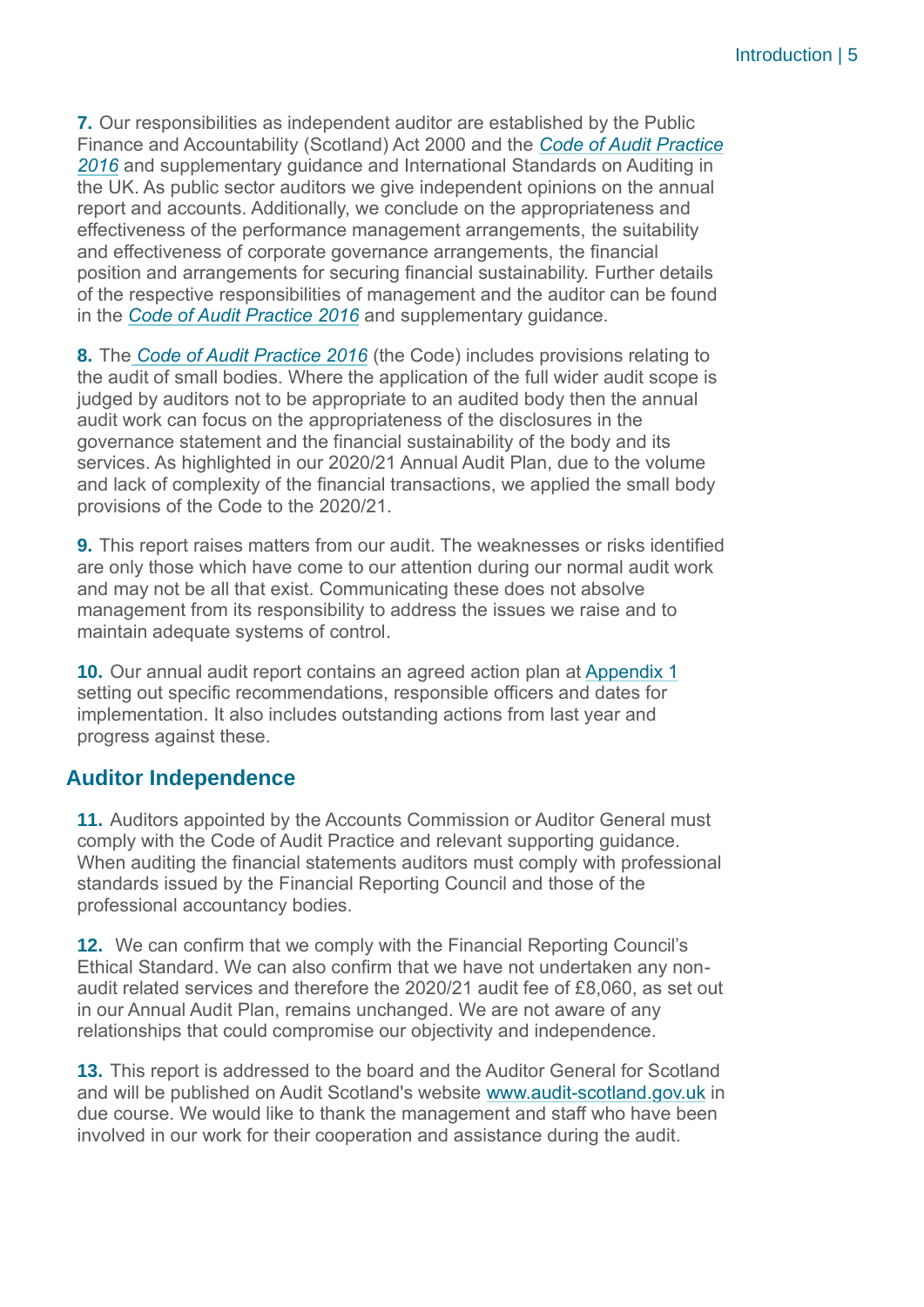# <span id="page-5-0"></span>**1. Audit of 2020/21 annual report and accounts**

The principal means of accounting for the stewardship of resources and performance.

# **Main judgements**

Our audit opinions on the annual accounts are unmodified.

The Commission's financial statements give a true and fair view and were properly prepared in accordance with the financial reporting framework.

Expenditure and income were incurred in accordance with applicable enactments and guidance.

### **Our audit opinions on the annual report and accounts are unmodified**

**14.** The Audit Committee approved the annual report and accounts for the year ended 31 March 2021 on 8 June 2021. As reported in the independent auditor's report:

- the financial statements give a true and fair view and were properly prepared in accordance with the financial reporting framework
- expenditure and income were regular and in accordance with applicable enactments and guidance
- the audited part of the remuneration report and staff report, performance report and governance statement were all consistent with the financial statements and properly prepared in accordance with the relevant legislation and directions made by Scottish Ministers.

# **Overall materiality is £11 thousand**

**15.** Our initial assessment of materiality was carried out during the planning phase of the audit.

**16.** On receipt of the unaudited annual report and accounts we reviewed our materiality calculations and concluded that no changes were required to our planned levels. To determine these amounts, we considered the complexity of the transactions at the Commission, any risks faced by the Commission and any impact Covid-19 may have on the financial statements. The amounts are summarised in [Exhibit 1.](#page-6-0)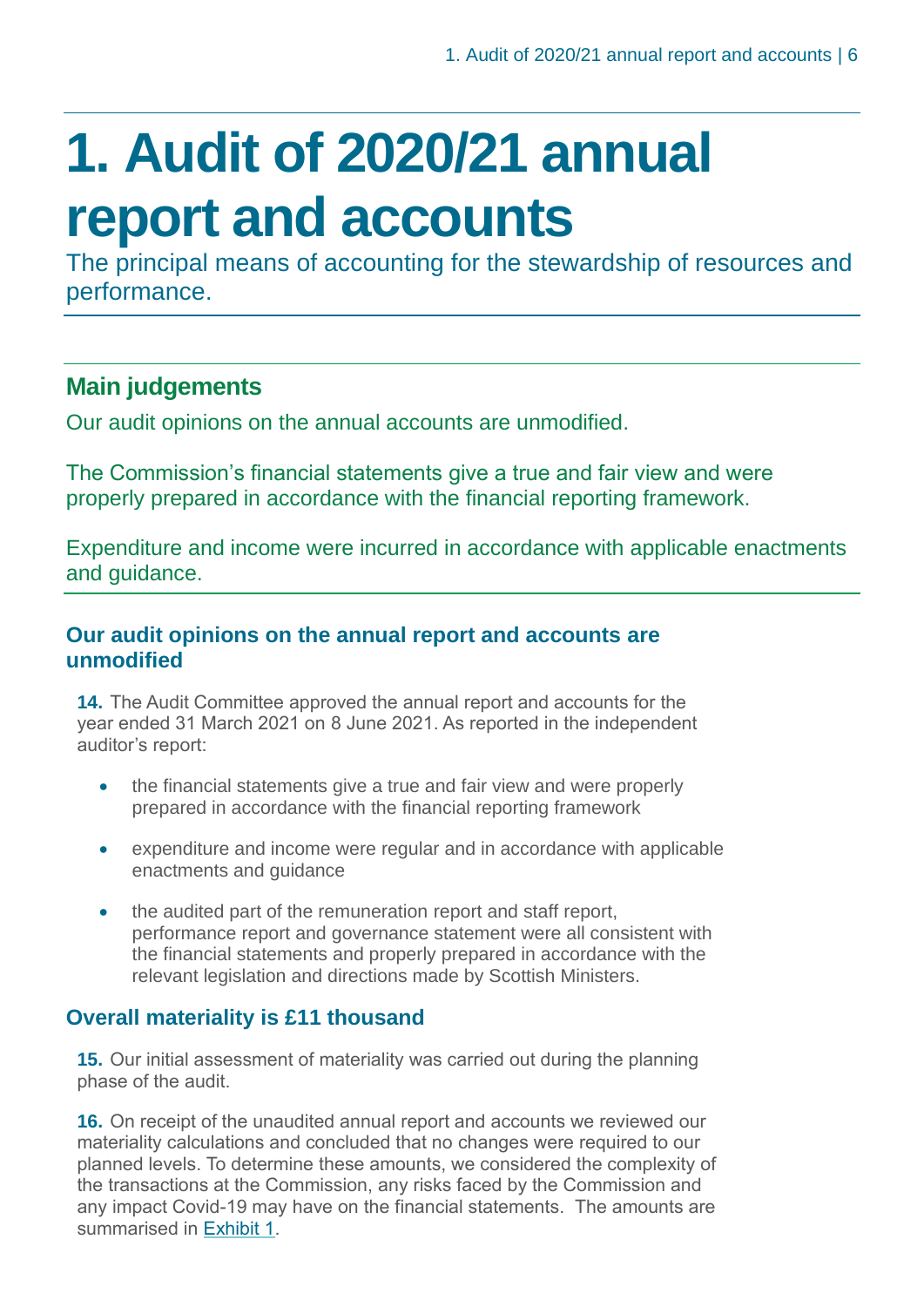### <span id="page-6-0"></span>**Exhibit 1 Materiality values**

| <b>Materiality level</b>   | <b>Amount</b> |
|----------------------------|---------------|
| Overall materiality        | £11 thousand  |
| Performance materiality    | £7 thousand   |
| <b>Reporting threshold</b> | £1 thousand   |

## **Appendix 2 identifies the main risks of material misstatement and our audit work to address these**

**17.** Appendix 2 [provides our assessment of risks of material misstatement in](#page-16-0)  [the annual report and accounts and any wider audit dimension risks. These](#page-16-0)  [risks influence our overall audit strategy, the allocation of staff resources to the](#page-16-0)  [audit and inform where the efforts of the team are directed. Appendix 2](#page-16-0) also [identifies the work we undertook to address these risks and our conclusions](#page-16-0)  from [this work.](#page-16-0)

### **We have two significant findings to report on the annual report and accounts**

**18.** International Standard on Auditing (UK) 260 requires us to communicate significant findings from the audit to those charged with governance, including our view about the qualitative aspects of the body's accounting practices. We have no significant findings to report around the qualitative aspects.

**19.** The significant findings are summarised in [Exhibit 2.](#page-6-1)

### **Exhibit 2**

### **Significant findings from the audit of the financial statements**

<span id="page-6-1"></span>

| <b>Issue</b>                                                                                                                                                                                                                                                                                                                                                                                                                                                                                                               | <b>Resolution</b>                                       |  |
|----------------------------------------------------------------------------------------------------------------------------------------------------------------------------------------------------------------------------------------------------------------------------------------------------------------------------------------------------------------------------------------------------------------------------------------------------------------------------------------------------------------------------|---------------------------------------------------------|--|
| 1. Season ticket advance<br>Included in receivables was a credit balance of<br>£2.4k relating to season tickets for Commission<br>staff. The Scottish Government pays these in<br>advance and charges this to the Commission. The<br>employee has a proportion of their salary deducted<br>throughout the year to repay the value of the<br>season ticket to the Commission. At year end, it is<br>expected there will be a reduced debit balance. As<br>in previous years, the year-end balance was<br>rectified on SEAS. | This has now been amended correctly in<br>the accounts. |  |
|                                                                                                                                                                                                                                                                                                                                                                                                                                                                                                                            | <b>Recommendation 1</b>                                 |  |
|                                                                                                                                                                                                                                                                                                                                                                                                                                                                                                                            | (refer Appendix 1, action plan)                         |  |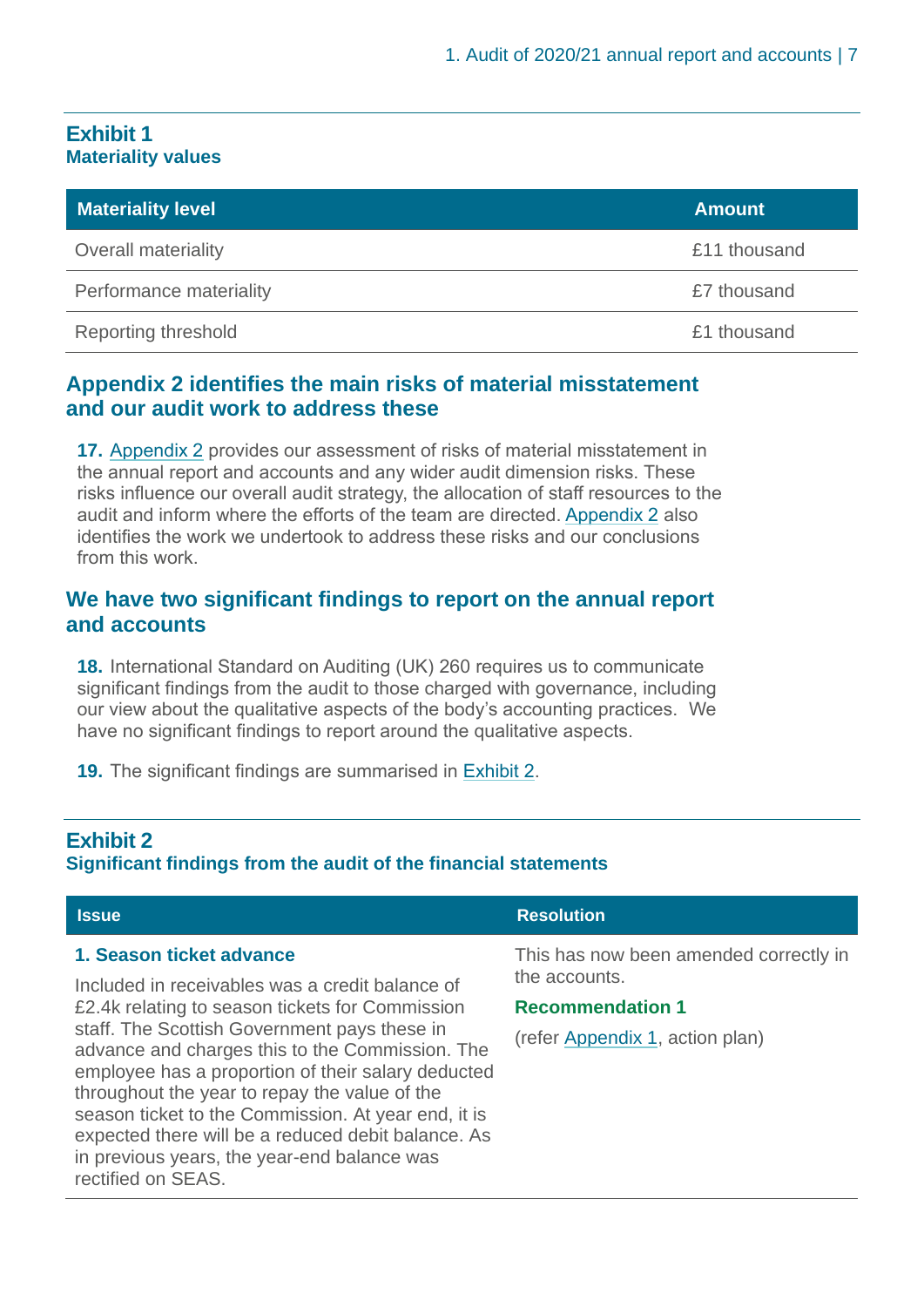### <span id="page-7-0"></span>**2. Accruals**

Included in the accruals balance was an amount for £8.4k relating to accrued board members fees. This accrual was created in 2018/19 and had not been reversed out in 2019/20 when the actual payment was made.

#### **Issue Resolution Resolution**

This has not been amended in the accounts and is being treated as an uncorrected misstatement.

#### **Recommendation 2**

(refer [Appendix 1,](#page-11-0) action plan)

#### Source: Audit Scotland

### **Identified misstatements of £10.8 thousand were identified in the accounts, these were greater than our performance materiality however we did not need to revise our audit approach.**

**20.** Total misstatements identified were £10.8 thousand.

**21.** We have reviewed the nature and causes of these misstatements and have concluded that they arose from issues that have been isolated and identified in their entirety and do not indicate further systemic error.

**22.** Adjustments of £2.4 thousand were made in the audited accounts which had no impact on net expenditure in the Statement of Comprehensive Net Expenditure as the adjustment reduced one asset and increased another asset.

**23.** A misstatement totalling £8.4 thousand was identified late in the audit process and this has not been adjusted by management in the accounts, as the error is not material and relates to the previous audit year. This would have decreased net expenditure by £8.4 thousand [\(Appendix 3\)](#page-18-0).

**24.** It is our responsibility to request that all misstatements, other than those below the reporting threshold, are corrected, although the final decision on making the correction lies with those charged with governance considering advice from senior officers and materiality. The gross sum of the unadjusted errors is below our materiality and has not affected our opinion.

### **Reasonable progress was made on prior year recommendations**

**25.** The Commission has made reasonable progress in implementing our prior year audit recommendations. For actions not yet implemented, revised responses and timescales have been agreed with management, and are set out i[n Appendix 1.](#page-11-0)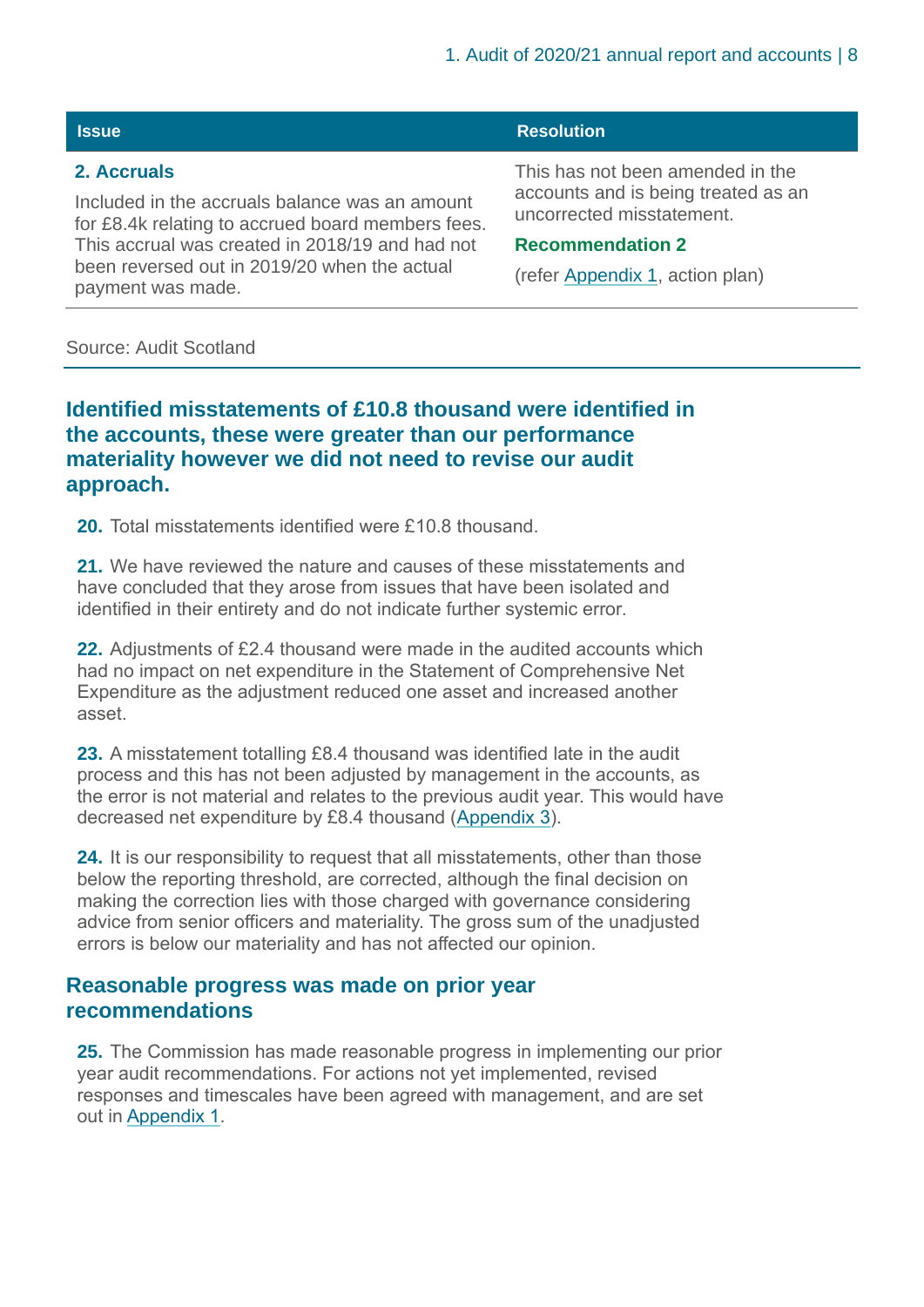# <span id="page-8-0"></span>**2. Financial sustainability**

Financial Sustainability looks forward to the medium and long term to consider whether a body is planning effectively to continue to deliver its services.

# **Main judgements**

The Commission operated within its budget in 2020/21 and saw its general reserve increase by £37 thousand.

The 2021/22 financial plan will be challenging to achieve even with an increase in funds from the Scottish Government. During 2020/21 there was a decrease in Board Member expenditure as a result of remote working. There is the possibility that these costs will increase back toward previous levels during 2021/21, which would decrease any flexibility in the budget.

We concluded that the information in the governance statement is consistent with the financial statements and complies with the guidance issued by Scottish Ministers. Governance arrangements at the Commission are effective and continue to be effective during the COVID-19 suppression measures.

# **The Commission operated within its budget in 2020/21.**

**26.** The main financial objective for the Commission is to ensure that the financial outturn for the year is within the budget allocated by Scottish **Ministers** 

**27.** The Commission had a budget allocation of £1,158k for 2020/21. The Statement of Net Comprehensive Expenditure (SoCNE) shows expenditure in year of £1,124k. The full amount of cash drawn down was £1,158k.

**28.** A number of savings were achieved across the year as a consequence of the Coronavirus pandemic, particularly in respect of costs associated with Board and Committee meetings which are all currently being held by video conference. The Commission also qualified for a commercial rates rebate for its new premises. The reduction in expenditure contributed to a £37 thousand increase to the General Reserve.

# **The Commission has a short and medium-term financial plan.**

**29.** Funding from Scottish Government is the Commission's sole source of income and there is a greater degree of certainty over future funding streams than for some other public sector organisations who are involved in income generating activities. Therefore, the focus for the Commission is achieving a balanced financial plan to remain within its annual allocation.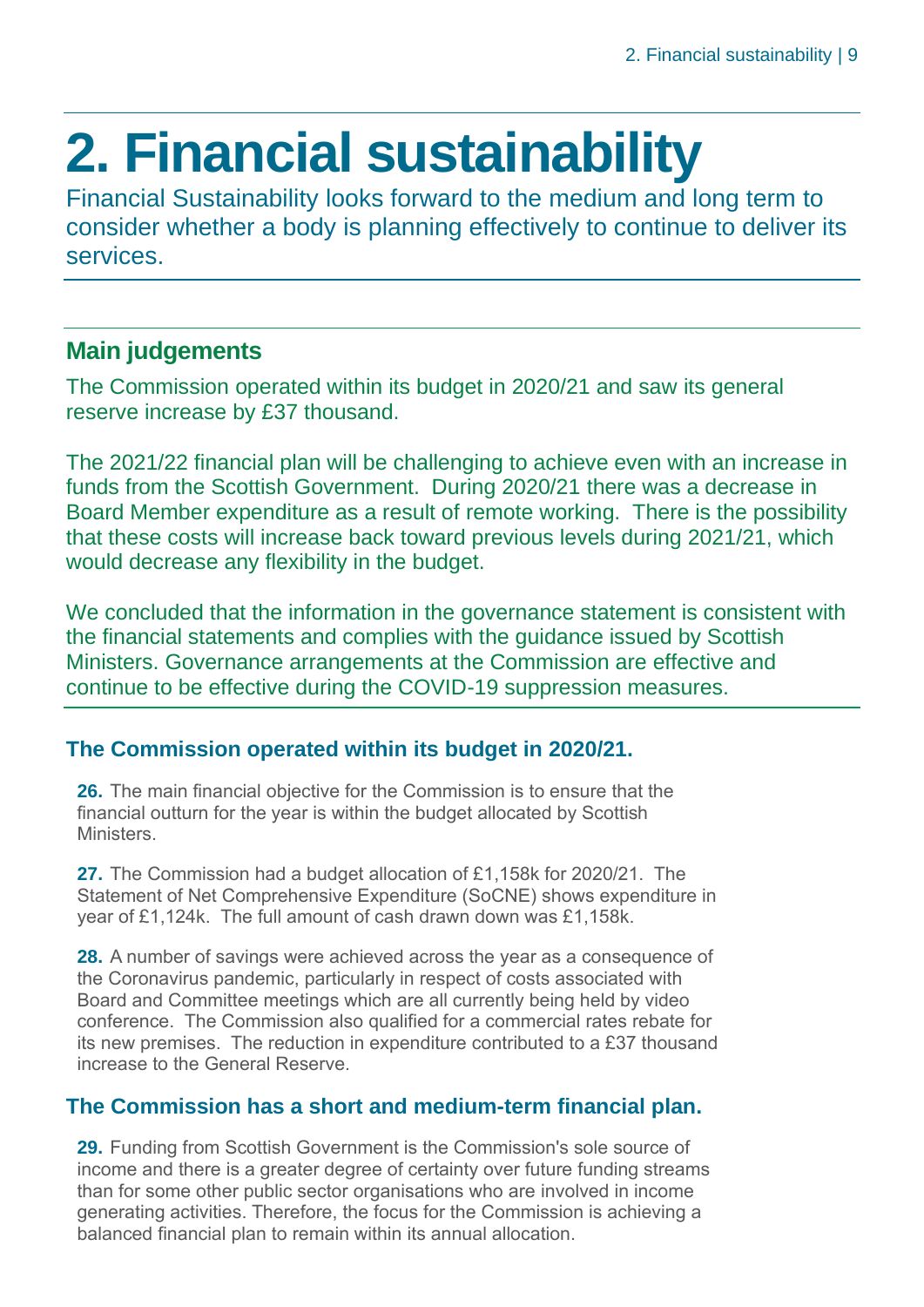**30.** Funding to the Commission remained static between 2014/15 to 2017/18. There were small increases in 2018/19 and in 2019/20 it rose to £1,059k. In 2020/21 the Commission received higher levels of funding when it was increased to £1,158k. Over the last few years, when necessary, the Commission has used its relatively high cash reserves to help fund expenditure. In 2020/21 the Commission was able to add to these cash reserves which can be used to support operational expenditure in the future.

**31.** The Commission's Corporate Plan covering the period 2019-2022 was issued in May 2019. This includes a high-level short to medium term financial plan based on an assumed level of funding from the Scottish Government and estimated costs. The plan in May 2019 assumes that funding from the Scottish Government will remain the same at £1,039k over the medium term.

**32.** The Corporate Plan 2019-22 also identifies that the Commission has entered into an analogue pay agreement with the Scottish Government, which means that staff are now on Scottish Government pay points and part of the central bargaining for annual pay negotiations. To fund this new pay structure, the Commission is having to work at less than the full complement of staff over the duration of the plan.

**33.** The 2021/22 Business Plan includes the forecast and budget for 2021/22. This shows a budget of £1,159,000 and a forecast of £1,201,089, which represents a shortfall of £42,000.

**34.** While efforts have been made in the past to achieve savings to operate within budget, future efficiencies are now limited. Fixed costs now account for approximately 90% of spend. This reduces the flexibility that the Commission has to adjust to new circumstances. In the past few years, the Commission has used cash reserves to help fund the Commission's expenditure, however this is not sustainable in the longer term. It will be challenging to realise further savings without impacting on core services.

<span id="page-9-0"></span>**35.** The Commission has not yet developed a longer-term financial plan. As recommended in 2019/20, the Commission should develop a rolling three-year financial plan, rather than just developing a new three-year plan when producing the corporate plan. This will help to ensure that the Commission is preparing plans based on the latest budgetary figures and this will support identifying savings or more medium-term challenges.

# **Recommendation 3**

The Commission should develop a rolling three year financial plan. This will help to identify future challenges and potential savings plans in the medium term.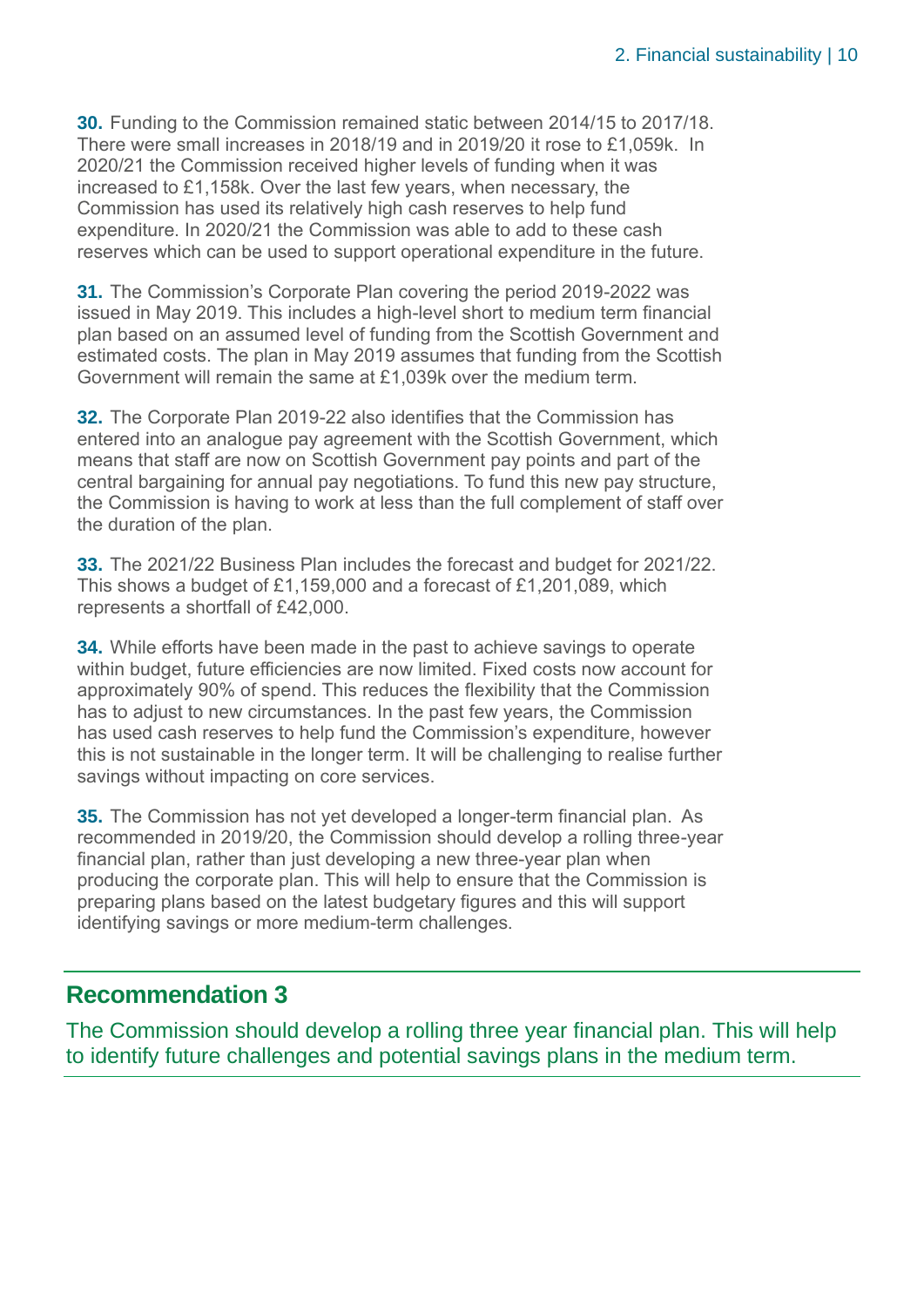### **National performance audit reports**

**36.** Audit Scotland carries out a national performance audit programme on behalf of the Accounts Commission and the Auditor General for Scotland. In 2020/21 a number of reports were published which may be of direct interest to the Commission and are highlighted in [Appendix 4.](#page-19-0)

### **Governance arrangements are working effectively**

**37.** Our review of the governance statement assessed the assurances which are provided to the Chief Executive as Accountable Officer regarding the adequacy and effectiveness of the board's system of internal control which operated in the financial year.

**38.** We concluded that the information in the governance statement is consistent with the financial statements and complies with the guidance issued by Scottish Ministers.

**39.** We reviewed the governance arrangements in place at the Commission to ensure they are appropriate and operating effectively. We attended the Audit Committee and reviewed the financial performance quarterly report, and other committee papers and minutes.

**40.** We concluded that the financial reports are satisfactory and presented timeously to the Board and that there is a good level of scrutiny and challenge on decision making.

<span id="page-10-0"></span>**41.** However, during a review of the corporate risk register we noted that there is no specific ranking of the risks included. The risks included on the risk register are the top 10 risks with no ranking order or scoring. The Commission may wish to consider ranking and giving an overall score to each risk included on the register. In addition, they may wish to consider including the date that the risk joined the register, to support monitoring.

## **Recommendation 4**

The Commission should consider ranking and giving an overall score to all risks included on the risk register. In order to support monitoring, the Commission, should also consider including the date that a risk was added to the register.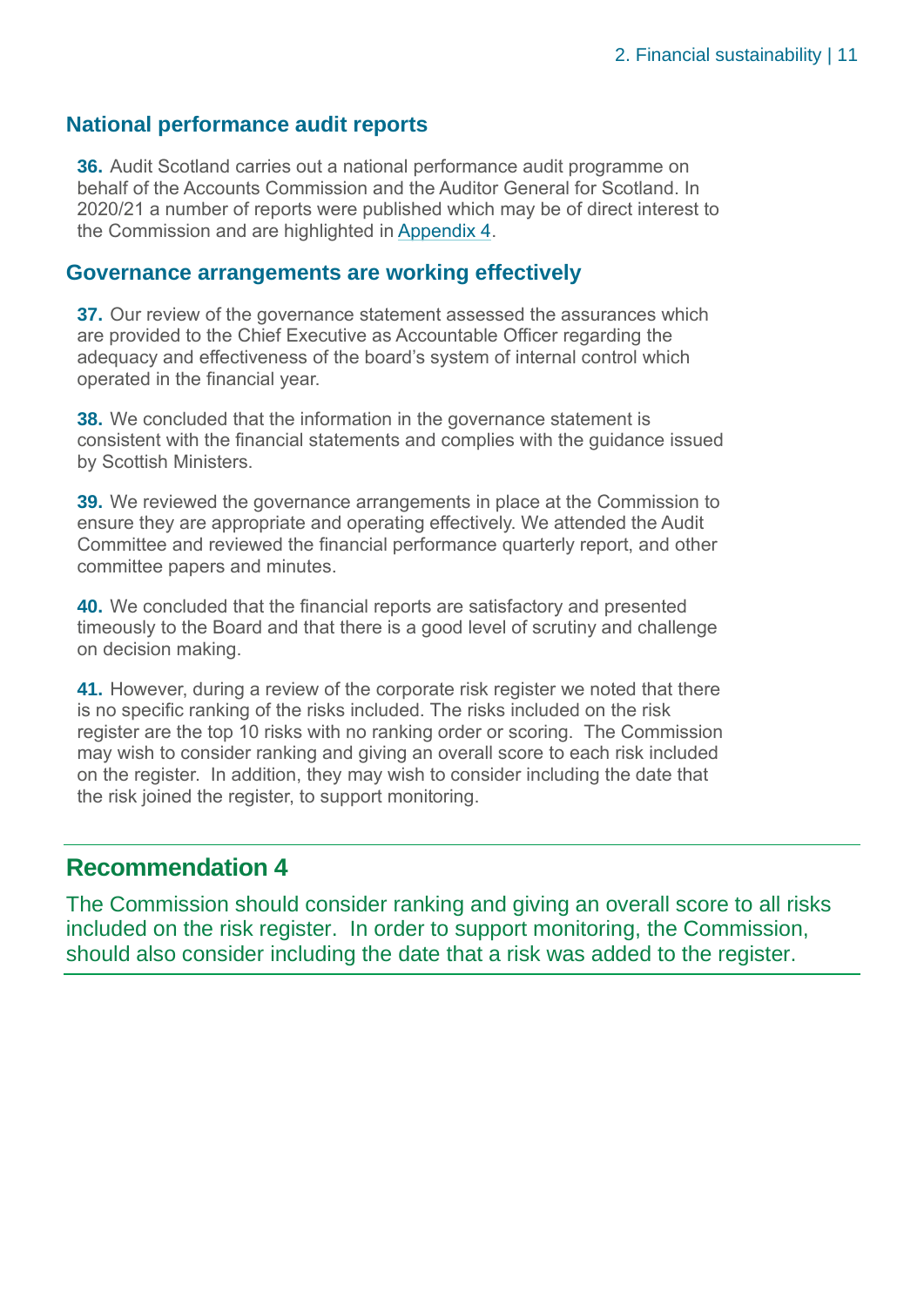# <span id="page-11-0"></span>**Appendix 1. Action plan 2020/21**

# **2020/21 recommendations**

| <b>Issue/risk</b>                                                                                                                                                                                                                                                                                                                                         | <b>Recommendation</b>                                                                                                                  | <b>Agreed management</b><br>action/timing                                                                                                                                                                                                                                                                                         |
|-----------------------------------------------------------------------------------------------------------------------------------------------------------------------------------------------------------------------------------------------------------------------------------------------------------------------------------------------------------|----------------------------------------------------------------------------------------------------------------------------------------|-----------------------------------------------------------------------------------------------------------------------------------------------------------------------------------------------------------------------------------------------------------------------------------------------------------------------------------|
| 1. Season ticket advance<br>Included in receivables was a<br>credit balance of £2.4k<br>related to season tickets for<br>Commission staff. The<br><b>Scottish Government pays</b><br>these in advance and<br>charges this to the<br>Commission. The employee<br>has a proportion of their<br>salary deducted throughout<br>the year to repay the value of | The Commission should work<br>with the Scottish Government<br>to review season ticket<br>advances at year end.<br>Exhibit 2, Finding 1 | Agreed – currently Scottish<br>Government recharge the<br>wage deduction when the<br>ticket is purchased but only<br>recharging the Commission<br>later with the full ticket<br>amount - this time lag causes<br>confusion and the unusual<br>looking negative asset<br>balance which has<br>subsequently required<br>adjustment. |
| the season ticket to the<br>Commission. At year end, it is<br>expected there be a reduced<br>debit balance (not zero as<br>tickets do not fully coincide<br>with the financial year). As in<br>previous years, the year-end<br>balance was rectified on<br>SEAS.                                                                                          |                                                                                                                                        | The Commission will discuss<br>this directly with Justice<br>Finance to see if a more<br>simple approach can be<br>adopted whereby once the<br>ticket advance is made, then<br>the asset is debited and cash<br>credited, subsequently the<br>asset would be reduced                                                              |
| Risk – There is a risk that the<br>original charge and                                                                                                                                                                                                                                                                                                    |                                                                                                                                        | against the wage to recoup<br>the debt.                                                                                                                                                                                                                                                                                           |
| repayments are not correctly<br>recognised in the<br>Commission's accounts, and<br>the accounts may be<br>materially misstated.                                                                                                                                                                                                                           |                                                                                                                                        | Responsible officer - Director<br>of Corporate Services                                                                                                                                                                                                                                                                           |
|                                                                                                                                                                                                                                                                                                                                                           |                                                                                                                                        | Agreed date - 30 September<br>2021                                                                                                                                                                                                                                                                                                |
| 2. Accruals                                                                                                                                                                                                                                                                                                                                               | The Commission should                                                                                                                  | Agreed – the accruals                                                                                                                                                                                                                                                                                                             |

Included in the accruals balance was an amount for £8.4k relating to accrued board members fees. An accrual was created in 2018/19 and had not been

review any opening accrual balances to ensure accruals for the year are accurately reflected.

[Exhibit 2, Finding 2](#page-7-0)

balance will be reviewed and subsequently reversed. Thereafter opening balances will be reviewed in advance of year-end.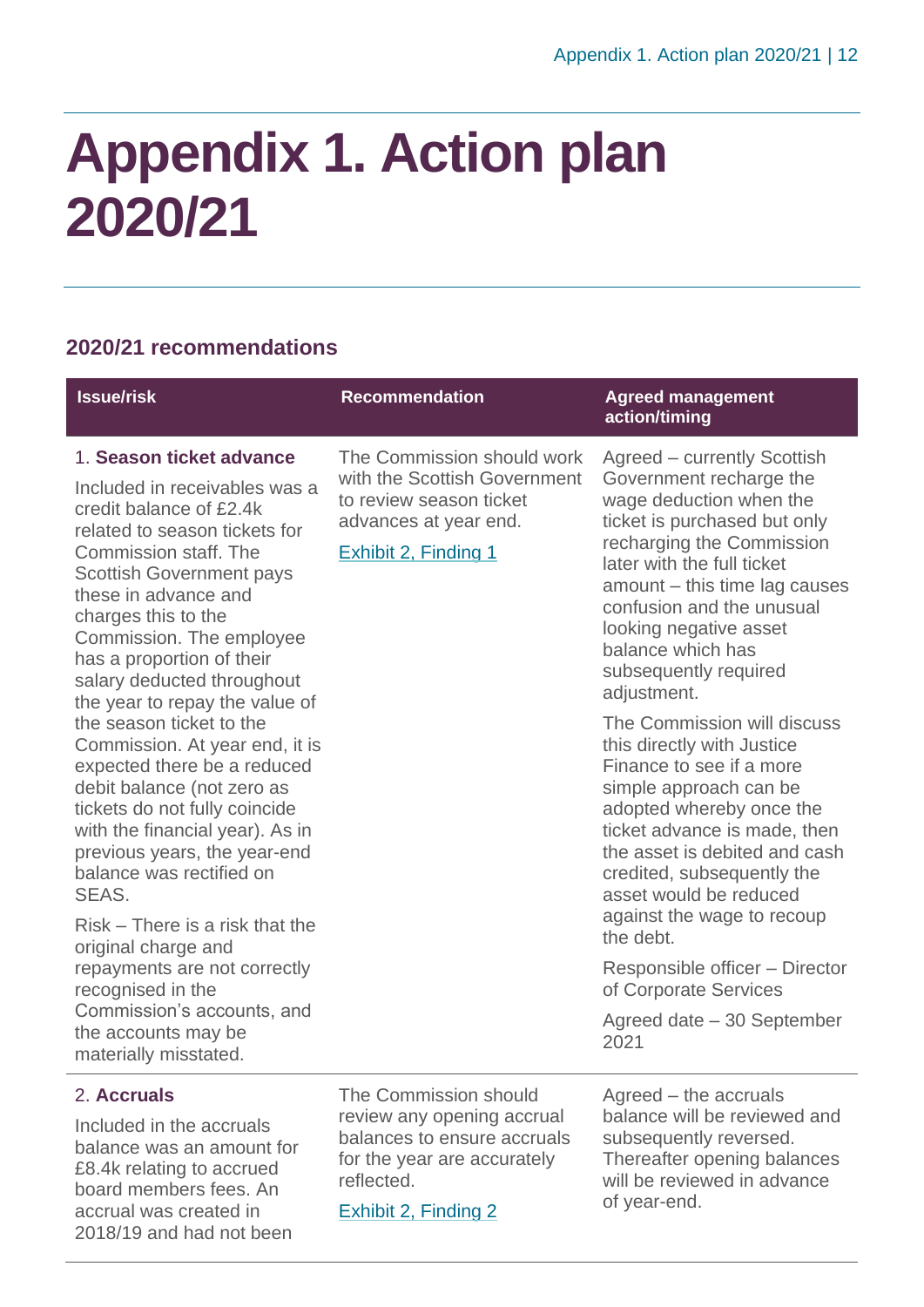| <b>Issue/risk</b> |
|-------------------|
|-------------------|

### **Institute Proportion Agreed management**

**action/timing**

Admin Officer

Responsible officer – Senior

Agreed date – 31 July 2021

reversed out in 2019/20 when the actual payment was made.

Risk – There is a risk that the opening accruals are not being reversed out timeously resulting in the accounts being misstated.

### **3. Short to medium term financial challenges**

While efforts have been made in the past to achieve savings to operate within budget, future efficiencies are now limited. Fixed costs account for the vast majority of spend. This reduces the Commission's flexibility to adjust to new circumstances.

Risk – There is limited scope for the Commission to make future efficiencies and there remains a risk that the Commission may be unable to continue to fund its operating costs. The use of cash reserves to support the financial position is not sustainable in the medium term.

The commission currently prepares a three-year budget based on flat cash assumptions as part of the Corporate Plan process. As a step towards longer term financial planning, the Commission should look to develop a rolling three-year financial plan. This will help to identify future challenges and potential savings plans in the medium term.

### [Paragraph 35](#page-9-0)

Agreed – this will be placed

on the agenda for the next quarterly sponsor meeting for discussion. A more detailed 3-year plan can also be developed as part of the new 3-year Corporate Plan – useful financial forecasts will however be dependent on longer term funding assessments from Scottish Government.

Responsible officer – Director of Corporate Services

Agreed date – 31 March 2022

#### **4. Risk Register Improvement**

There is currently no score or ranking of risks included on the risk register. There is also no date to show when a risk was added to the risk register.

Improvement – There is scope for improved monitoring of risks included on the Commission's risk register.

The Commission should consider ranking and giving an overall score to all risks included on the risk register. In order to support monitoring, the Commission should also consider including the date that a risk was added to the register.

### [Paragraph 41](#page-10-0)

Agreed – the Commission's current approach to risk management will be reviewed and updated during 2021-22 with the assistance of Internal Audit. As part of this process, consideration will be given to ranking risks if the top 10 approach, or similar, is adopted.

Responsible officer – Director of Corporate Services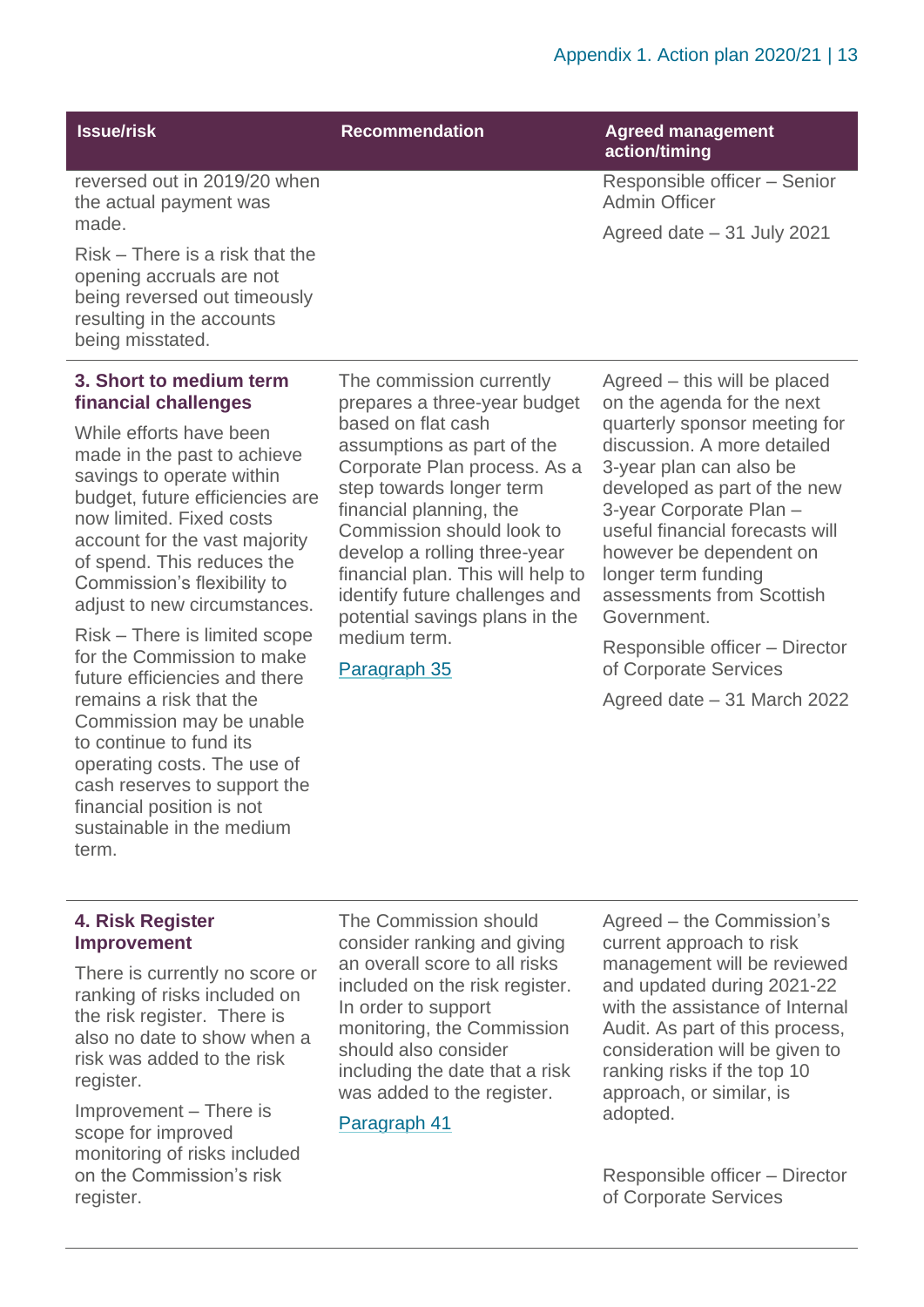**Issue/risk Recommendation Agreed management action/timing**

Agreed date – 31 March 2022

### **Follow-up of prior year recommendations**

### **5. New property lease Portland House 2019/20 AAR**

The office move and new lease had not been accounted for correctly. This included not disposing of assets no longer owned by the Commission, not capitalising the new fixture and fittings assets and subsequent revised treatment of the provision and the treatment of the lease incentive including the prior year provision.

Risk – There is a risk that year end expenditure and balances are materially misstated in the accounts. Whilst we recognise that COVID-19 suppression measures and working from home have created challenges and that there had been focus on preparing for IFRS 16 (now postponed to 2021/22), other aspects of the lease e.g. disposals, capitalisation of assets, etc were not progressed. The Commission should seek support from the Scottish Government for complex transactions and look to ensure that a process is in place for future years to ensure that the annual lease transactions are part of the year end processes

### **Recommendation Agreed management action/timing**

### **Complete**

The accounting for the Portland House lease for 2020/21 and beyond has been accounted for correctly.

### **6. Capital expenditure included in non-pay expenditure 2019/20 AAR**

In addition to the new fixtures and fittings detailed above, invoices totalling £13k were included in the expenditure log and were found to be capital items. These were not included in the fixed asset notes, nor in the Statement of Financial Position in the accounts. Depreciation was subsequently not charged on these items in year.

Risk – There is a risk that year end balances are materially misstated in the accounts.

The Commission should review expenditure at year end to identify any capital assets and ensure that these are correctly capitalised, included on the fixed asset register, and that depreciation is then charged in line with the policy. The accounts preparation process should have sufficient time built in for review, which we acknowledge was challenging in 2019/20.

### **Complete**

No issues were identified in 2020/21.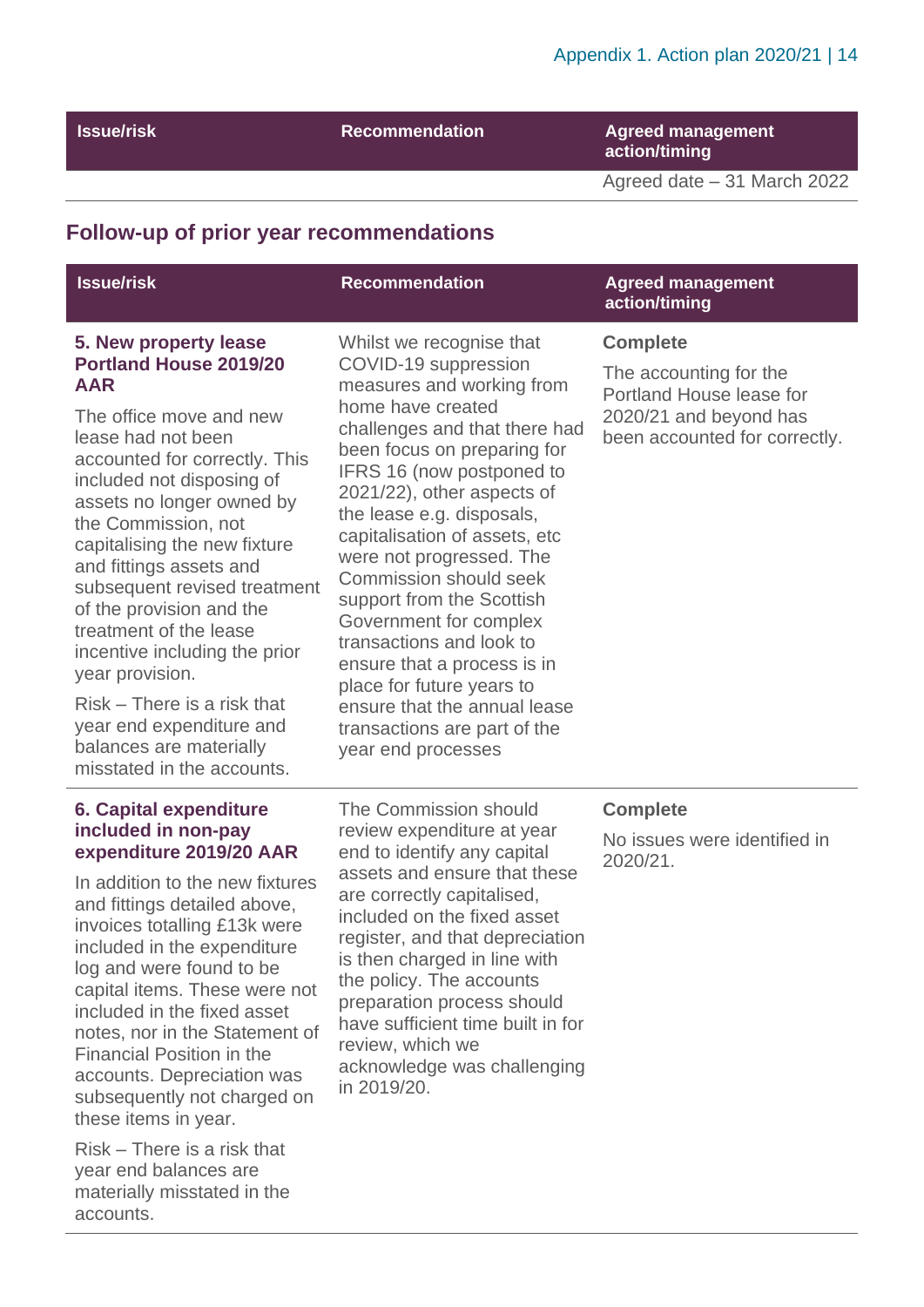### **7. Season ticket advance 2019/20 AAR**

Included in prepayments was a credit balance of £3k related to season tickets for Commission staff. The Scottish Government pays these in advance and charges this to the Commission, who hold this as a debit balance in its ledger. The employee has a proportion of their salary deducted throughout the year to repay the value of the season ticket to the Commission. At year end, it is expected there be a reduced debit balance (not zero, as tickets do not fully coincide with the financial year). As in previous years, the year-end balance was rectified on SEAS.

Risk – There is a risk that the original charge and repayments are not correctly recognised in the Commission's accounts, and the accounts may be materially misstated.

### **8. Short to medium term financial challenges**

While efforts have been made in the past to achieve savings to operate within budget, future efficiencies are now limited. Fixed costs account for 87% of spend. This reduces the Commission's flexibility to adjust to new circumstances.

Risk – There is limited scope for the Commission to make future efficiencies and there remains a risk that the Commission may be unable

The Commission should work with the Scottish Government to review season ticket advances at year end. The accounts preparation process should have sufficient time built in for review.

### **Institute Recommendation Agreed management action/timing**

#### **In Progress**

The same issue has been identified in the 2020/21 audit and has been reported as a significant finding. However, no season ticket advances were provided for the year ahead.

[Exhibit 2 Finding 1.](#page-6-1)

### **In Progress**

Similar to all public sector bodies this remains a challenge for the Commission. The Financial Plan has not yet been created for 2022/23 onwards. We have included this again as a recommendation for 2020/21.

[Paragraph 35](#page-9-0)

prepares a three-year budget based on flat cash assumptions as part of the Corporate Plan process. As a step towards longer term financial planning, the Commission should look to develop a rolling three-year financial plan. This will help to identify future challenges and potential savings plans in the medium term.

The commission currently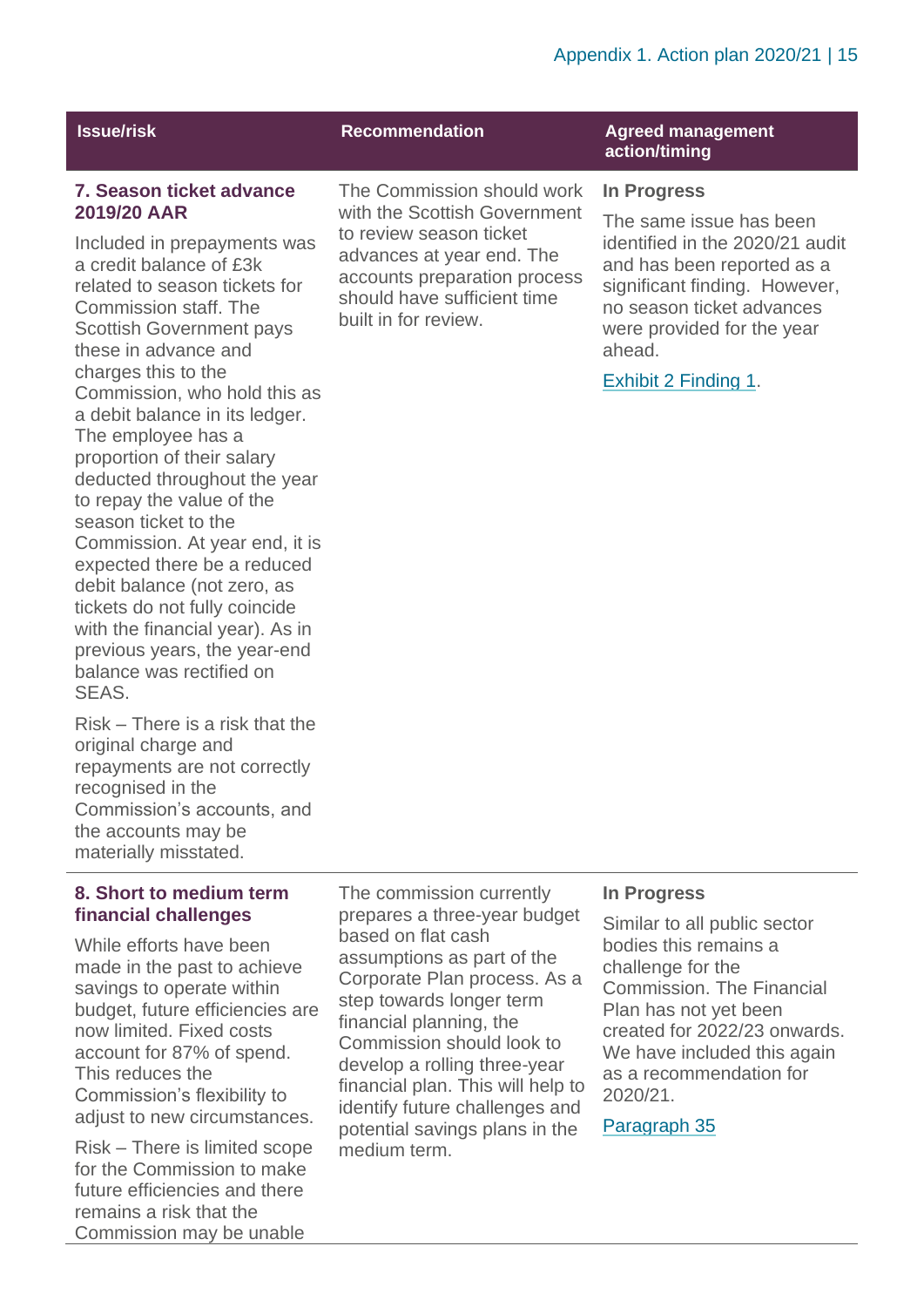| <b>Issue/risk</b>                                                                                                                                         | <b>Recommendation</b> | <b>Agreed management</b><br>action/timing |
|-----------------------------------------------------------------------------------------------------------------------------------------------------------|-----------------------|-------------------------------------------|
| to continue to fund its<br>operating costs. The use of<br>cash reserves to support the<br>financial position is not<br>sustainable in the medium<br>term. |                       |                                           |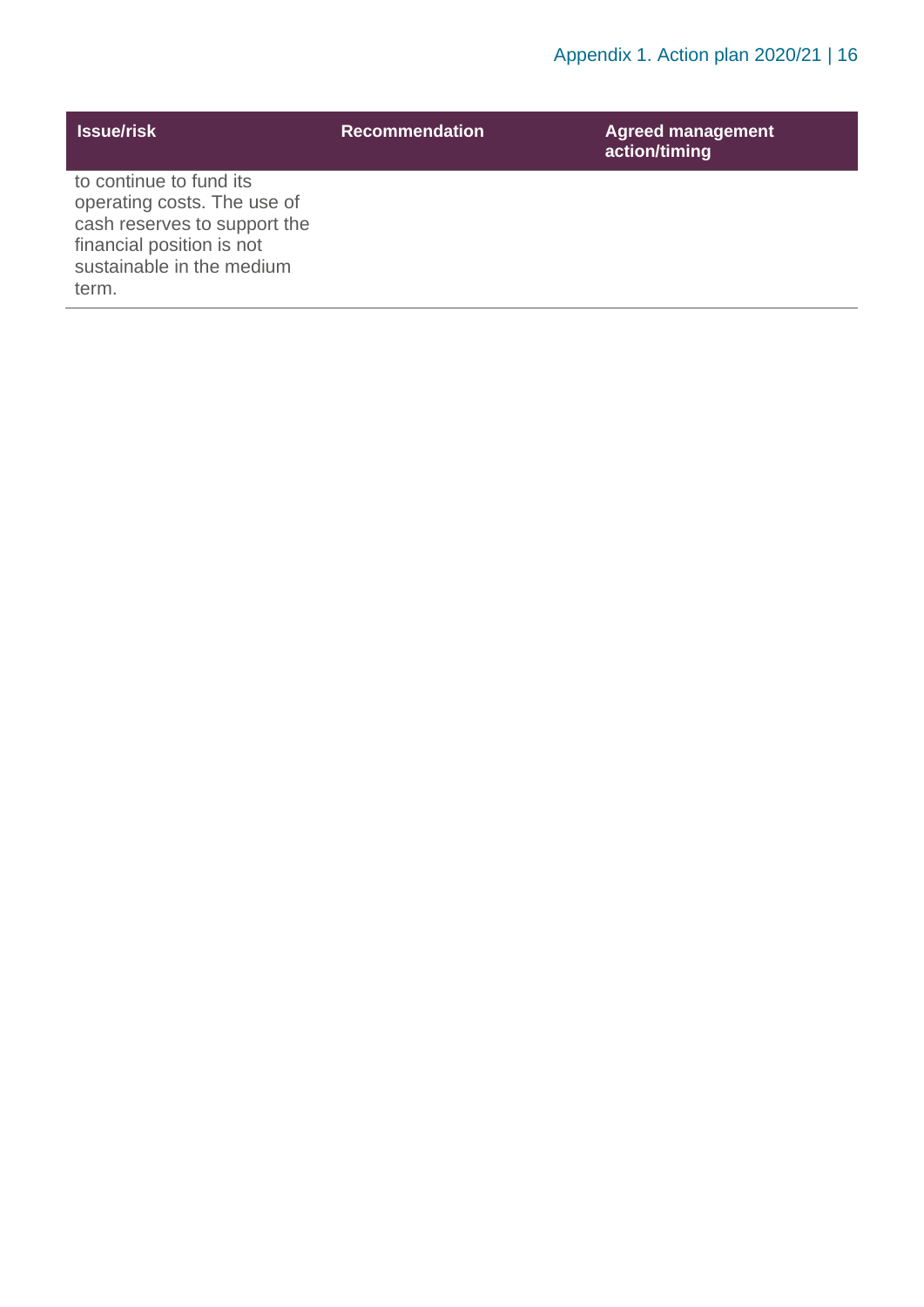# <span id="page-16-0"></span>**Appendix 2. Significant audit risks**

The table below sets out the audit risks we identified on the 2020/21 audit and how we addressed each risk in arriving at our conclusion. The risks are categorised between those where there is a risk of material misstatement in the financial statements and those relating to our wider responsibility under the Code of Audit Practice 2016.

## **Risks of material misstatement in the financial statements**

| <b>Audit risk</b>                                                                                                                                                                                                                                                                                                                                                                                                                                                                                                                | <b>Assurance procedure</b>                                                                                                                                                                                                                              | <b>Results and conclusions</b>                                                                                                                                                                                                                                                                                                                                                                                     |
|----------------------------------------------------------------------------------------------------------------------------------------------------------------------------------------------------------------------------------------------------------------------------------------------------------------------------------------------------------------------------------------------------------------------------------------------------------------------------------------------------------------------------------|---------------------------------------------------------------------------------------------------------------------------------------------------------------------------------------------------------------------------------------------------------|--------------------------------------------------------------------------------------------------------------------------------------------------------------------------------------------------------------------------------------------------------------------------------------------------------------------------------------------------------------------------------------------------------------------|
| 1. Risk of material<br>misstatement due to fraud<br>caused by management<br>override of controls<br><b>International Auditing</b><br>Standards require that audits<br>are planned to consider the<br>risk of material misstatement<br>in the financial statements<br>caused by fraud, which is<br>presumed to be a significant<br>risk in any audit. This<br>includes consideration of the<br>risk of fraud due to the<br>management override of<br>controls to change the<br>position disclosed in the<br>financial statements. | Detailed testing of journal<br>entries.<br>Review of accounting<br>estimates.<br>Focussed testing of accruals<br>and prepayments.<br>Identification and evaluation<br>of significant transactions that<br>are outside the normal course<br>of business. | <b>Results:</b> We did not identify<br>any issues within our work on<br>journals or accounting<br>estimates. Our testing of<br>accruals and prepayments<br>did not identify any errors.<br>We also did not identify any<br>significant transactions that<br>were outside the normal<br>course of business<br><b>Conclusion: No issues were</b><br>identified that indicated<br>management override of<br>controls. |
| 2. Lease treatment<br>In 2019/20 the Commission<br>entered a new lease which<br>contained a lease incentive.<br>Due to the complexity and<br>judgement involved in the<br>accounting treatment, and<br>prior year errors in<br>accounting for the<br>lease, there is an increased<br>risk of material<br>misstatement in the<br>transactions for 2020/21.                                                                                                                                                                        | Evaluation of accounting<br>treatment for the first full year<br>of the lease, including the<br>lease incentive, yearly charge<br>and associated non-current<br>asset transactions.                                                                     | <b>Results:</b> We did not identify<br>any issues within our work on<br>the first full year accounting<br>of the lease.<br><b>Conclusion: No issues were</b><br>identified.                                                                                                                                                                                                                                        |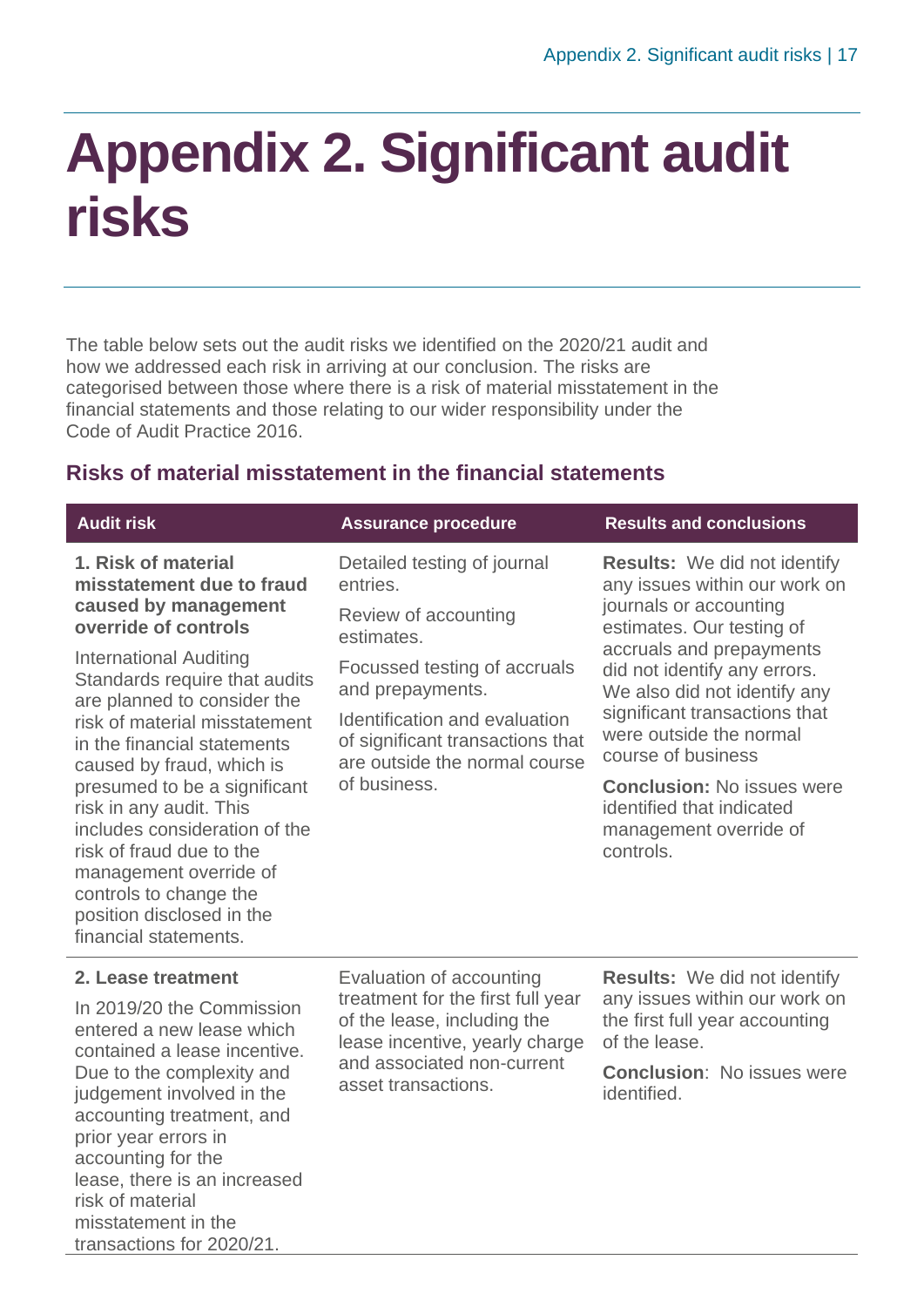**Audit risk Assurance procedure Results and conclusions**

Note – IFRS 16 (new accounting standard) will now not be introduced until 1 April 2022.

## **Risks identified from the auditor's wider responsibility under the Code of Audit Practice**

| <b>Audit risk</b>                                                                                                                                                                                                                                                 | <b>Assurance procedure</b>                                                                                                                                                                                            | <b>Results and conclusions</b>                                                                                                                                                                                                                                                                 |
|-------------------------------------------------------------------------------------------------------------------------------------------------------------------------------------------------------------------------------------------------------------------|-----------------------------------------------------------------------------------------------------------------------------------------------------------------------------------------------------------------------|------------------------------------------------------------------------------------------------------------------------------------------------------------------------------------------------------------------------------------------------------------------------------------------------|
| 3. Financial sustainability<br>In the last three years, the<br>Commission's expenditure<br>has exceeded Scottish<br>Government funding, and this<br>has been covered using<br>reserves or obtaining<br>additional funding from the<br>Scottish Government. It is  | Review progress in<br>developing a three-year<br>rolling financial plan<br>Monitor the year end position<br>for 2020/21 and the medium<br>to long term plans in place for<br>2021/22 onwards.<br>Review communication | <b>Results:</b> We reviewed the<br>2020/21 position and note<br>that the Commission<br>underspent its budget. In<br>addition, there has been an<br>increase of £37k in cash<br>reserves. Work on the<br>financial plan is to begin in<br>2021/22.                                              |
| anticipated that there will<br>again be financial pressures<br>in 2020/21. These include:<br>Staff remuneration is now tied<br>to the Scottish Government<br>remuneration levels and<br>therefore pay increases are<br>out with the control of the<br>Commission. | between the Commission and<br>its Sponsor Team about<br>future funding arrangements.                                                                                                                                  | <b>Conclusion: The future</b><br>remains challenging with<br>majority of costs being fixed.<br>This reduces the flexibility to<br>adapt to future challenges<br>and identify efficiency<br>savings. Using cash reserves<br>to support expenditure is not<br>sustainable in the longer<br>term. |
| Increased accommodation<br>costs due to the new lease<br>agreement.                                                                                                                                                                                               |                                                                                                                                                                                                                       |                                                                                                                                                                                                                                                                                                |
| Unexpected costs (whilst<br>acknowledging some<br>savings) due to the impact of<br>Covid-19 e.g. changes in<br>patterns of receiving<br>applications.                                                                                                             |                                                                                                                                                                                                                       |                                                                                                                                                                                                                                                                                                |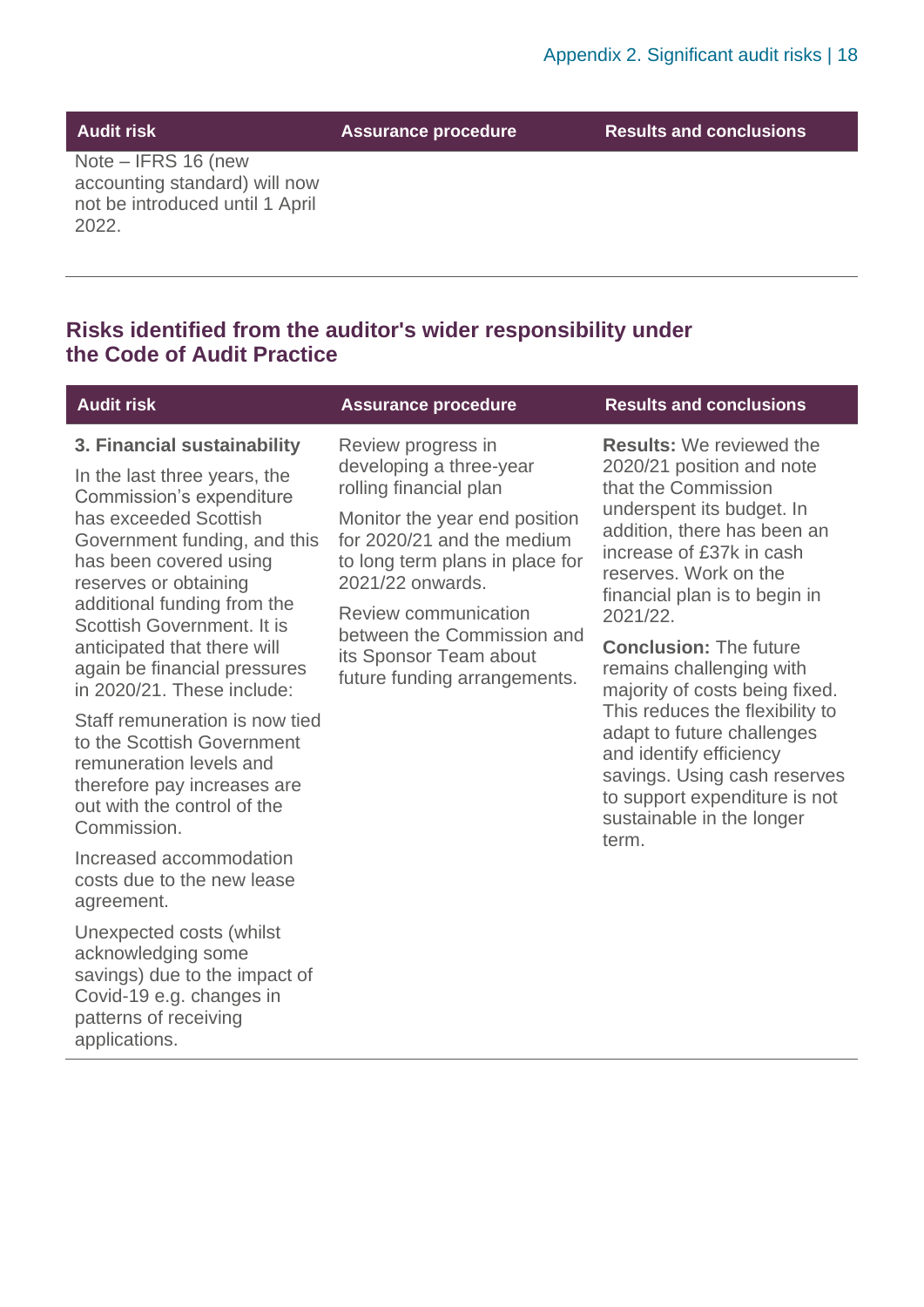# <span id="page-18-0"></span>**Appendix 3. Summary of uncorrected misstatements**

## **We report all uncorrected misstatements that are individually greater than our reporting threshold of £1,000.**

The table below summarises uncorrected misstatements that were noted during our audit testing and were not corrected in the financial statements. Cumulatively these errors are below our performance materiality level as explained in [Exhibit](#page-6-0) 1. We are satisfied that these errors do not have a material impact on the financial statements.

| <b>Account areas</b> | <b>Comprehensive income</b><br>and expenditure statement |            | <b>Balance sheet</b> |                       |
|----------------------|----------------------------------------------------------|------------|----------------------|-----------------------|
|                      | Dr<br>£000                                               | cr<br>£000 | Dr<br>£000           | $\mathsf{Cr}$<br>£000 |
| 1. Accruals          |                                                          |            | 8.4                  |                       |
| Fees                 |                                                          | (8.4)      |                      |                       |
| <b>Net impact</b>    |                                                          |            |                      |                       |
|                      |                                                          | (8.4)      | 8.4                  |                       |
|                      |                                                          |            |                      |                       |
|                      |                                                          |            |                      |                       |
|                      |                                                          |            |                      |                       |
|                      |                                                          |            |                      |                       |
|                      |                                                          |            |                      |                       |

Notes:

1. Entry 1 relates to board member fees accrued in 2018/19 that should have been reversed in 2019/20.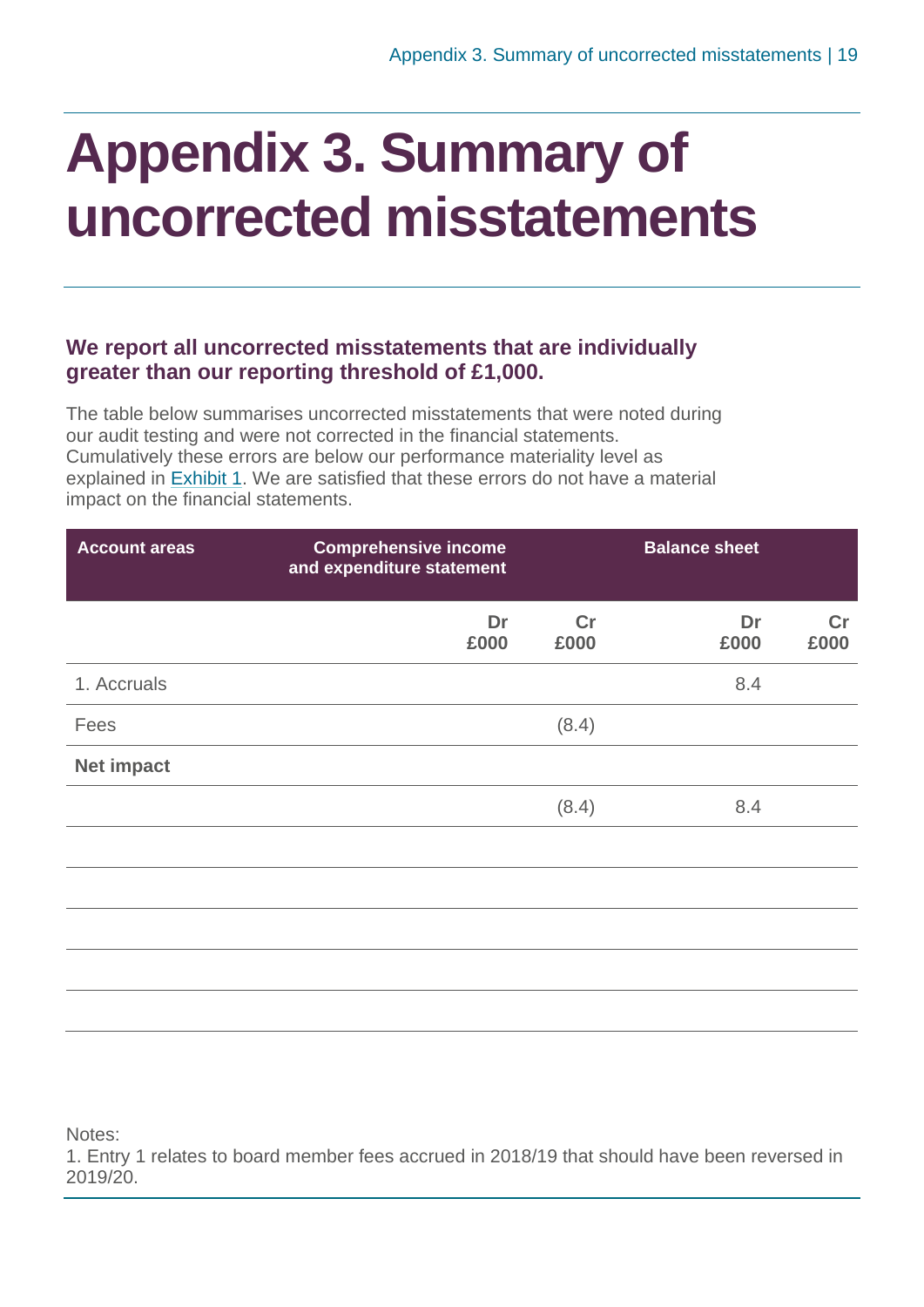# <span id="page-19-0"></span>**Appendix 4. Summary of 2020/21 national performance reports**

April [Affordable housing](https://www.audit-scotland.gov.uk/report/affordable-housing)

June [Highlands and Islands Enterprise: Management of Cairngorm mountain and](https://www.audit-scotland.gov.uk/report/highlands-and-islands-enterprise-management-of-cairngorm-mountain-and-funicular-railway)  [funicular railway](https://www.audit-scotland.gov.uk/report/highlands-and-islands-enterprise-management-of-cairngorm-mountain-and-funicular-railway)

[Local government in Scotland Overview 2020](https://www.audit-scotland.gov.uk/report/local-government-in-scotland-overview-2020)

**July** [The National Fraud Initiative in Scotland 2018/19](https://www.audit-scotland.gov.uk/report/the-national-fraud-initiative-in-scotland-201819)

**January** [Digital progress in local government](https://www.audit-scotland.gov.uk/report/digital-progress-in-local-government) [Local government in Scotland: Financial overview 2019/20](https://www.audit-scotland.gov.uk/report/local-government-in-scotland-financial-overview-201920)

February [NHS in Scotland 2020](https://www.audit-scotland.gov.uk/report/nhs-in-scotland-2020)

March [Improving outcomes for young people through school education](https://www.audit-scotland.gov.uk/report/improving-outcomes-for-young-people-through-school-education)